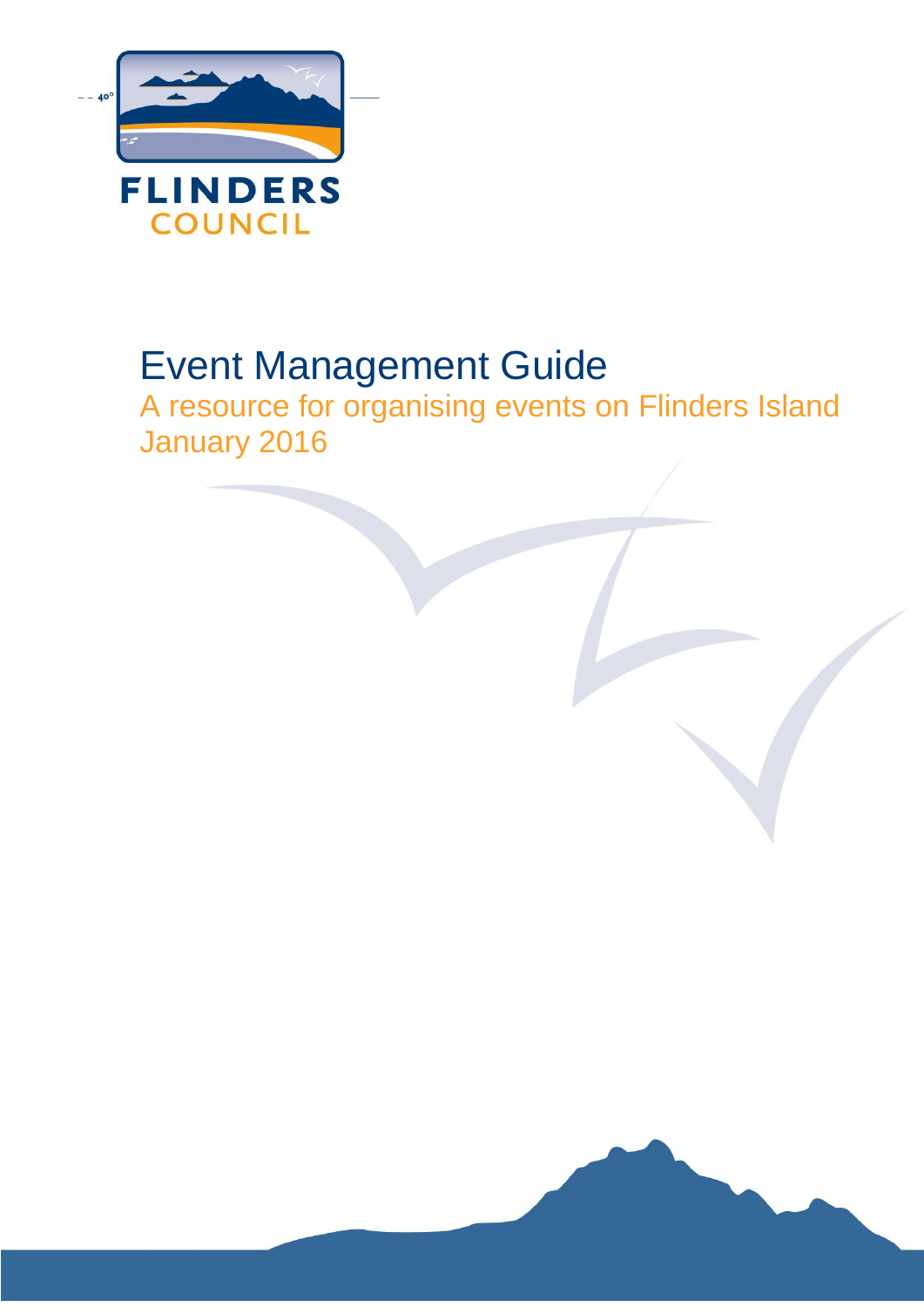## **INTRODUCTION**

Flinders Council has designed this Event Management Guide to assist individuals and community organisations in the running of events on Flinders Island by highlighting a number of key items to consider when organising an event.

Please note: Not every item in this guide will apply to your particular event. It is recommended that the Event Organiser identify those parts of the guide that do apply to them and their event.

Council staff are available to provide guidance and direction to help ensure that your event meets all requirements and is run safely and successfully. However, it remains the Event Organiser's responsibility to seek additional information where required and to ensure that any relevant approvals have been obtained.

Please refer to Council's website [www.flinders.tas.gov.au/](http://www.flinders.tas.gov.au/)community-events/ for a PDF version of this document, as well as any other forms and information sheets you may need to reference in planning and organising your event.

The Event Management Guide is divided into the following two parts:

#### Part One – Event Planning

This section outlines the event processes to follow in planning and organising your event and Council's application process requirements if an event is to be held on Council land or property.

#### Part Two – Event Management

This section provides general information and guidelines on things you may need to consider in organising and managing a successful and safe event.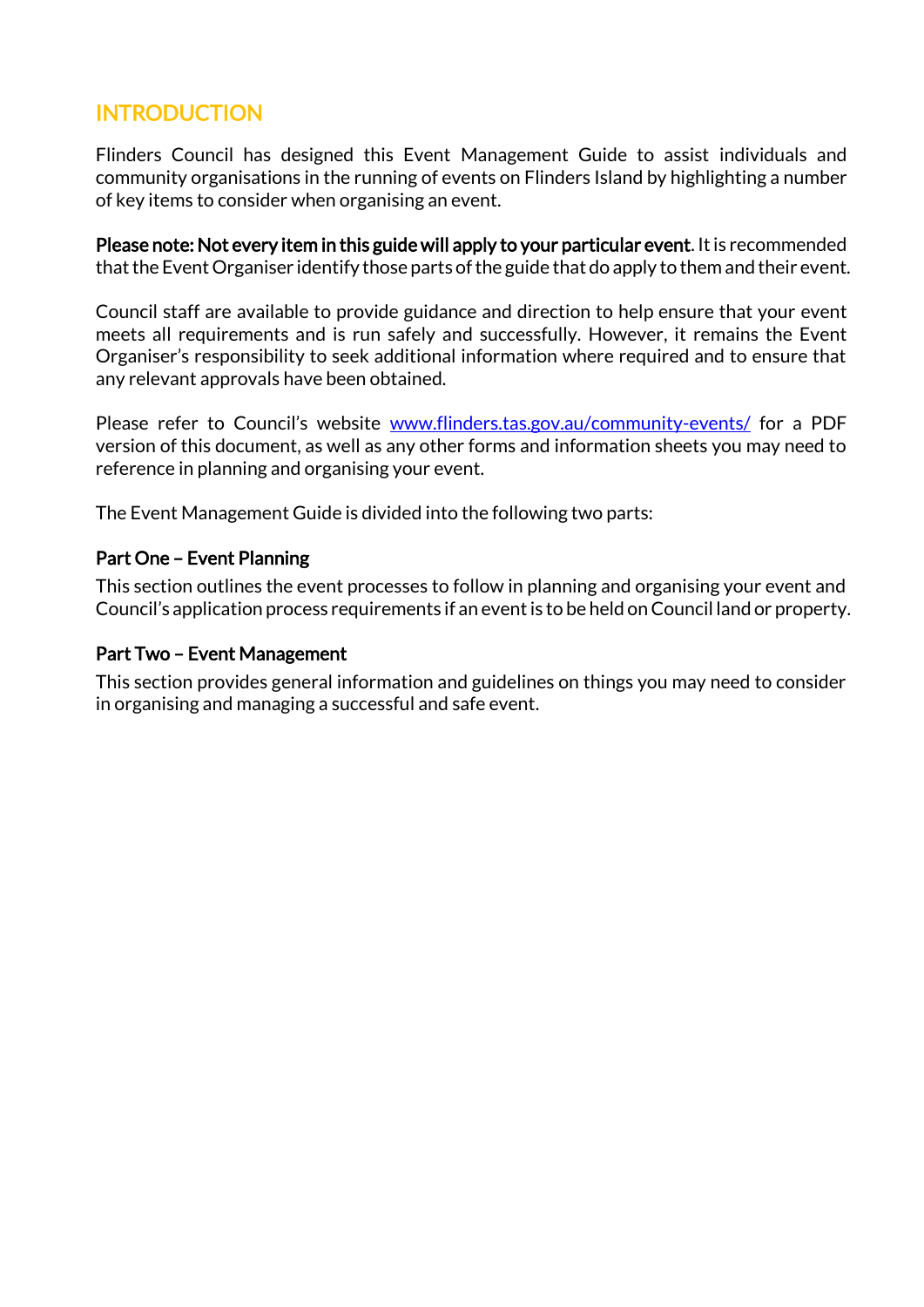## PART ONE – EVENT PLANNING

#### 1. Planning Your Event

A well-managed and safe event evolves through a process of careful planning. Given the complexity of event organisation it is vital to maintain good records of planning, implementation and evaluation.

#### 2. Planning Strategies

Some successful strategies that play an important part of planning your event include:

- determine the purpose of the event
- identify who you want to attend the event
- consider the best time to hold the event
- decide on the best venue to hold the event
- start planning ahead of time
- promotion/publicising your event
- prepare an event action plan
- maintain records of procedure
- prepare an event budget
- identify any risks associated with the event
- identify what insurance you may need to cover the event

#### 3. Risk Assessment

In the interest of those attending your event and also to ensure that insurance cover requirements are satisfied, it is recommended that you conduct a risk assessment of the area you wish to use.

It is a good idea to conduct a risk assessment prior to setting up your event and then another risk assessment after set up.

If you find anything that may be a risk to any person either working at or attending the event, then you may wish to document these items and advise those who may be effected.

A Risk Assessment template is provided as part of this guide. You may wish to consider things such as:

- structures and marquees
- vehicles driving in pedestrian areas
- electrical cabling
- trip hazards
- fires/gas bottles
- injuries/accidents
- food poisoning
- dehydration/sunstroke
- crowd control
- panic if emergency occurs

Each event is different; you may have other risks that are unique to your event.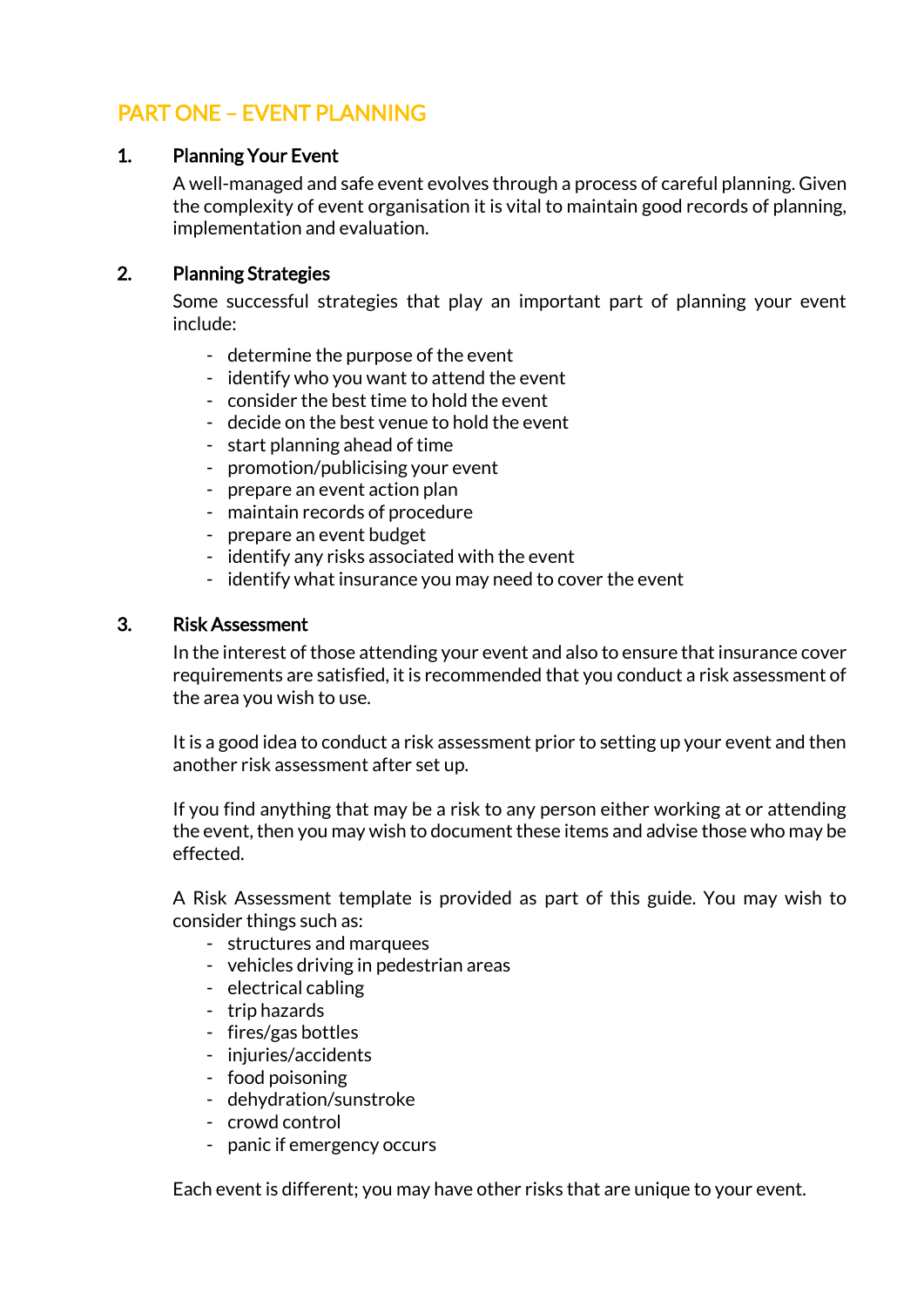## 4. Weather

The impact of weather on your event will depend on the activities involved. Potential weather impacts should be considered and included in your risk assessment. Have arrangements in place to deal with possible weather conditions such as:

- heat provision of shelter, water, first aid, sun cream, mosquito repellent
- wind provision of shelter, and ensuring structures and dangerous items are secure
- rain provision of shelter, and protection for leads and wiring
- hail provision of shelter
- cold provision of shelter and warmth

In the case of extreme weather, it may be necessary to cancel or postpone your event to ensure the safety and security of those present.

### 5. On The Day

Have ready access to all important event documentation on the day of your event. This documentation might include:

- a running sheet outlining the timing of your event
- contact mobile phone numbers of all staff, volunteers, performers, emergency personnel and other key stakeholders
- a site plan
- a traffic management plan
- a crowd management plan
- copies of all contracts and permits
- an emergency response plan, including emergency medical plan and emergency communications plan
- incident/accident report forms

It is recommended that all staff and volunteers are fully informed of key aspects of the event to ensure a successful and safe event on the day.

Please contact Flinders Council on 6359 5001 if you would like to arrange a meeting to discuss planning your event.

#### 6. Notifying Council

The Event Notification Form notifies Council of your intent to hold an event and enables Council to liaise with you regarding the necessary requirements, applications and fees payable for your particular event. Through this form, you are also able to request Council Services such as additional rubbish bin supply, mowing etc.

For public events that require hiring of Council land or property, the Event Notification Form enables Council to easily assess the event requirements and ensure all requirements are met for a successful and safe event.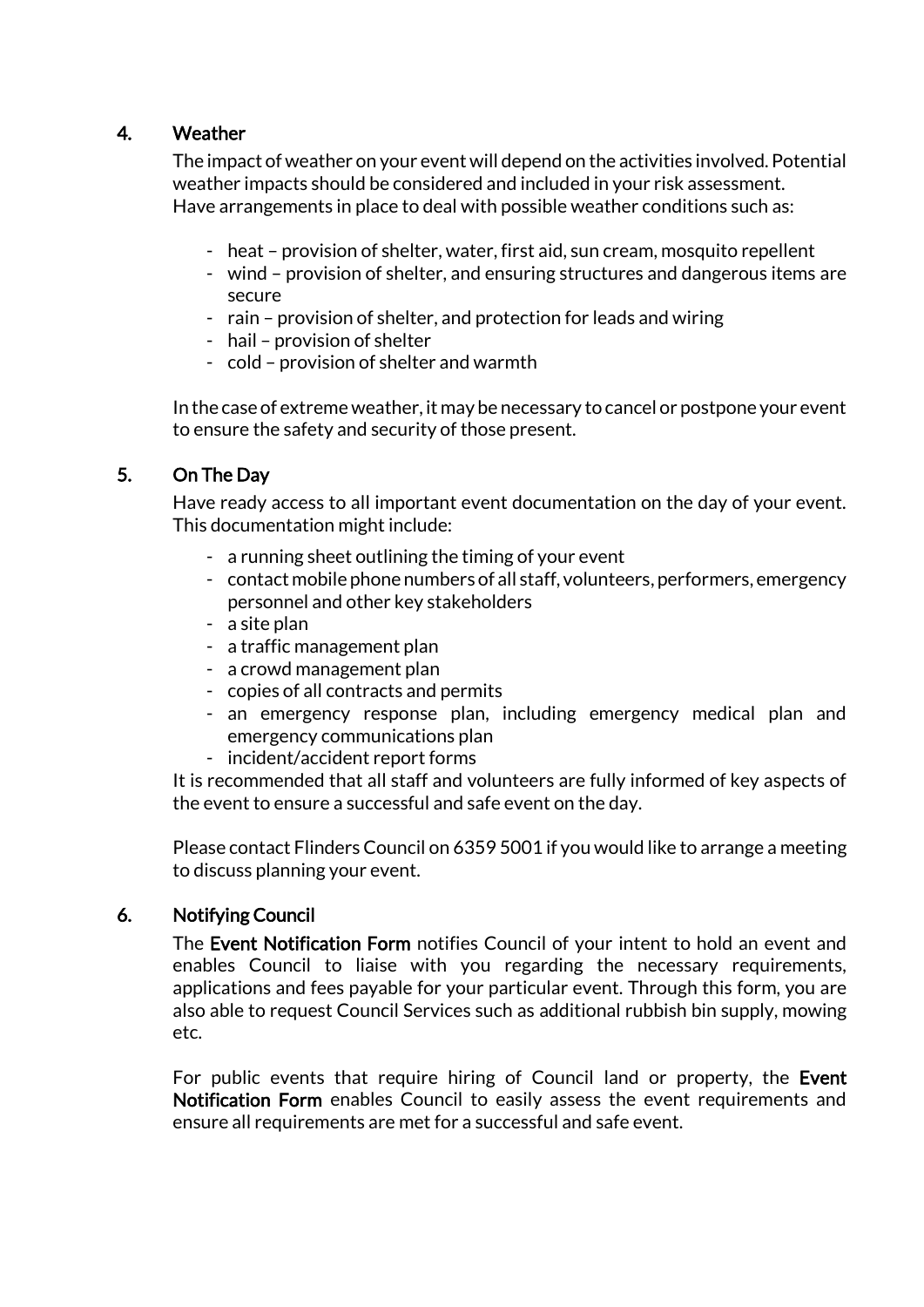If you consider your event to be private, not held on Council land or property, and not requiring any permits or approvals (after reading this Event Management Guide), then Council does not require you to submit an Event Notification Form\*.

\*Please Note: Council service requests such as additional rubbish bin hire, mowing lawns etc. will still need to be requested through an Event Notification Form even if your event is private.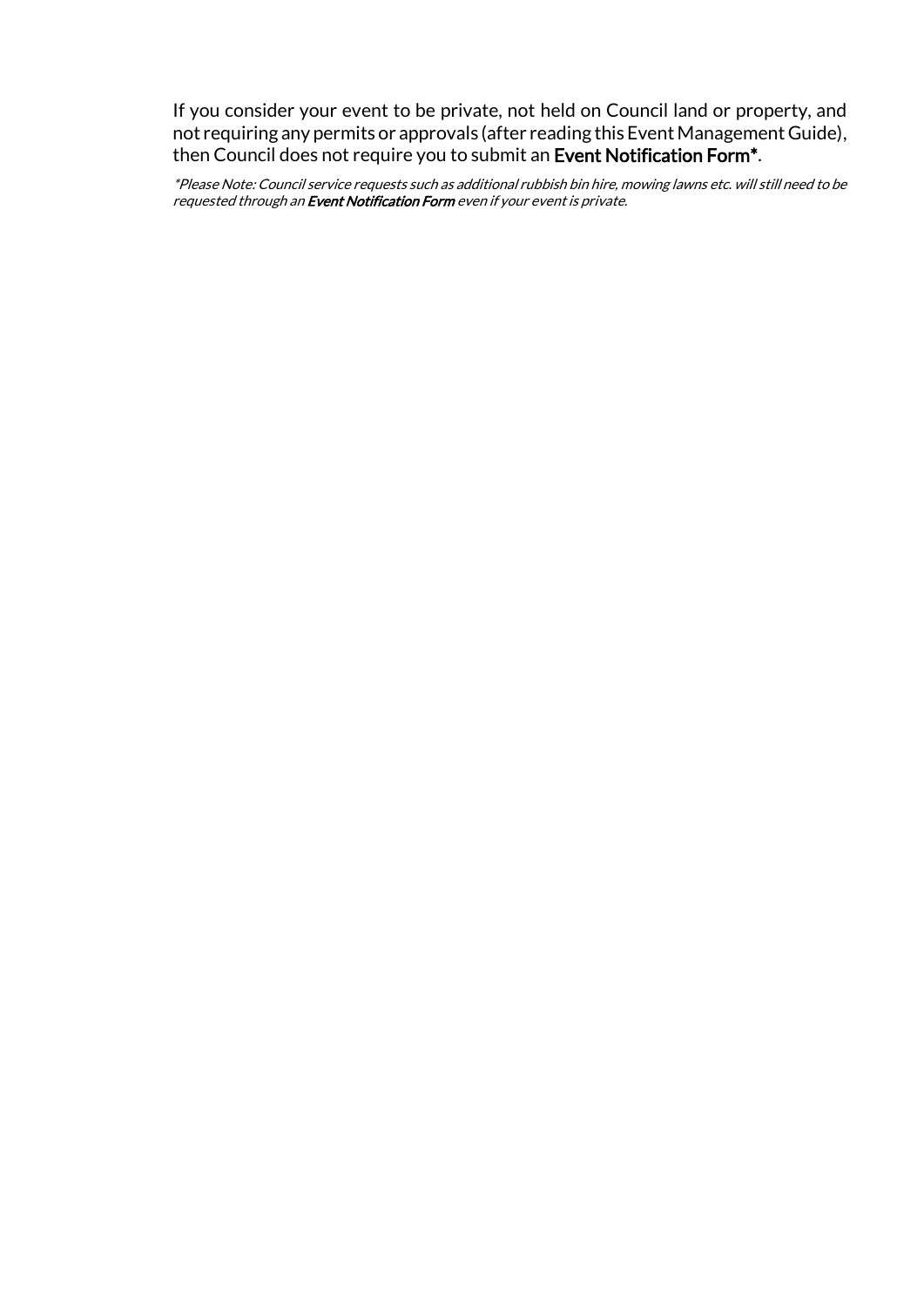## PART TWO – EVENT MANAGEMENT

## 1. The Venue

It is the responsibility of the Event Organiser to ensure that the chosen venue/site is suitable for the intended event and that all relevant approvals and information are obtained for the event.

When deciding on a suitable venue, consider the following:

- the anticipated size of the event and expected number of patrons
- entrances and exits and car parking
- indoor versus outdoor requirements
- requirements of people with disabilities
- access to infrastructure power, water, communications, toilets, etc.
- risk management and occupational health and safety

### 2. Hire of a Council Managed Facility

To hire a Council managed facility (for example, a hall, park or the showgrounds), please contact Flinders Council on 6359 5001 to check availability and to make a booking. When discussing your booking with Reception, you will be advised if an Application for Hall Hire is required to be lodged with Council and of any fees and charges payable.

Fees and charges are reviewed annually and can be found on Council's website [www.flinders.tas.gov.au](http://www.flinders.tas.gov.au/) – Fees and Charges link.

#### 3. Site Plan

A site plan is a drawing indicating the ground layout of your event and is essential for event planning and management. Typically, event site plans will include the following:

- site boundaries
- street access
- entrance and exits
- car parking
- toilets
- temporary stalls, structures and tent locations (including size and distances)
- first aid station
- food vendors
- alcohol wet areas
- smoking areas
- kids play equipment
- stages

## 4. Publicity and Promotion

Consider how you can promote and publicise your event to attract attendees. There are a number of tools you can use in your promotional mix that include:

- adding your event to the online Community Calendar [www.flinders.tas.gov.au/community-calendar](http://www.flinders.tas.gov.au/community-calendar)
- sending out a Householder to all residents
- placing an ad in Island News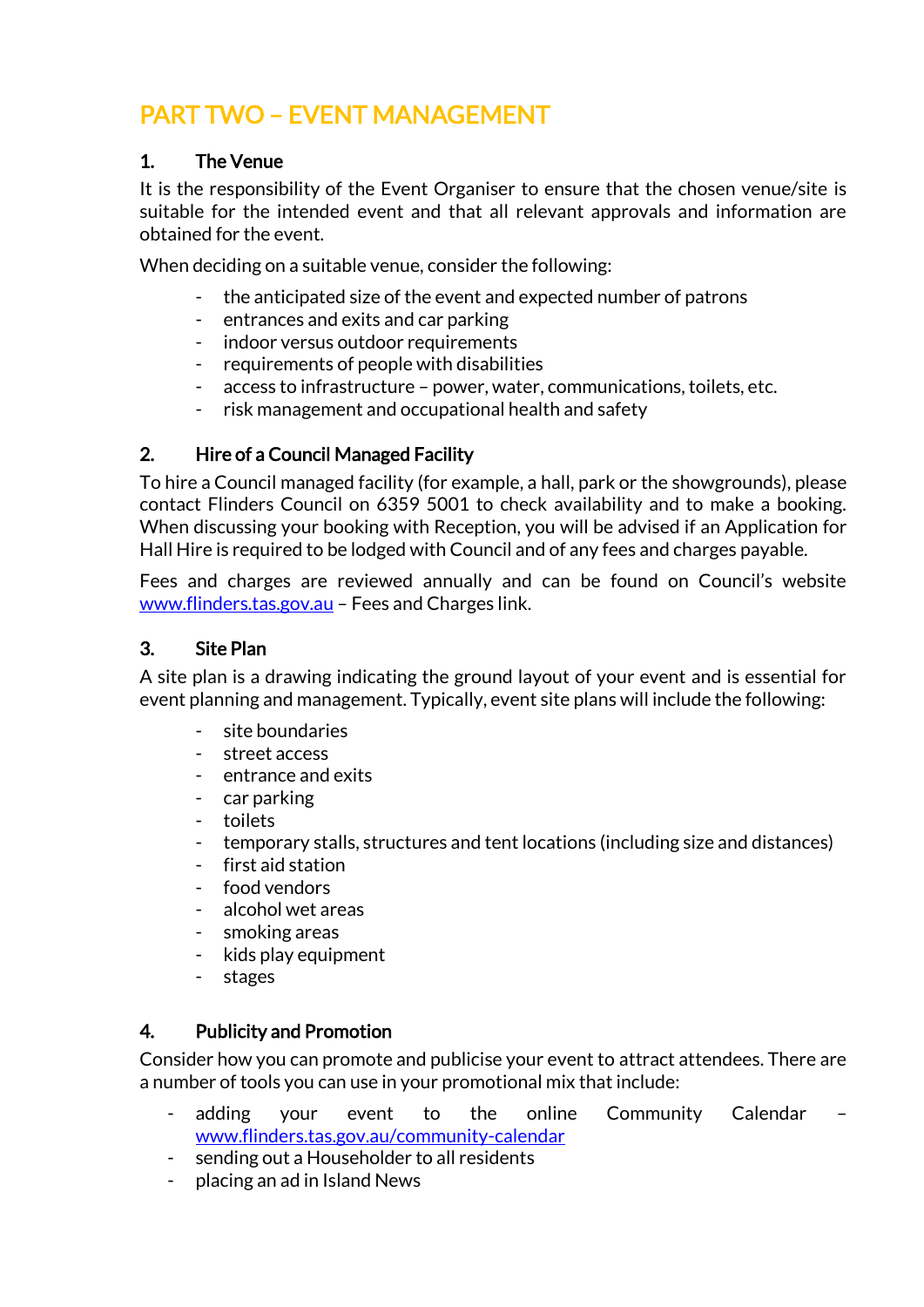- posters in prominent places- Council also has a Community Noticeboard located near the Interstate Hotel in Whitemark where staff are more than happy to place your poster
- Facebook/social media there are a number of Community Facebook pages you can post notification of your event on such as the Flinders Island Community Noticeboard 2, or you could consider creating a page for your event

## 5. Traffic and Pedestrian Management

Where an event requires full or partial road closure, the Event Organiser must:

- consult with the local Police Sargent to utilise/close roads on Flinders Island
- apply to Flinders Council to utilise/close roads on Flinders Island. Please apply to the General Manager in writing and attach a traffic management plan
- seek permission from the Department of State Growth [\(www.transport.tas.gov.au\)](http://www.transport.tas.gov.au/) if it affects the main road from the Whitemark Airport to the Lady Barron Wharf (known to the Department of State Growth as Lady Barron Road)

Council staff will advise the Event Organiser if it is practical and safe to allow the requested road closure. Any road closure will apply only to that section of street (s) as approved by Council.

## 6. Occupational Health & Safety

The Event Organiser has an obligation to provide a safe environment for the public and to ensure appropriate care, safety and training is provided for staff and volunteers involved in running the event.

For specific information relating to Occupational Health and Safety requirements, refer to Workplace Standards of Tasmania websit[e www.wst.tas.gov.au](http://www.wst.tas.gov.au/)

## 7. Event Risk Assessment

Event risk assessment and management is the careful examination of your event activities to identify any potential hazards, thereby allowing control measures to be introduced to reduce the risk to the lowest practical level.

On-site safety at all events is of the utmost importance with the public's expectation to be able to enjoy your event in safe and secure surrounds.

It is a responsibility of the Event Organiser to identify and address any potential hazards.

Some points to consider are:

- do you have public liability insurance for the event?
- is your property and equipment insured?
- do you have a contact list of your key stakeholders?
- does the location provide safe access for vehicles and pedestrians?
- is the area subject to high winds will marquees and stalls be safe?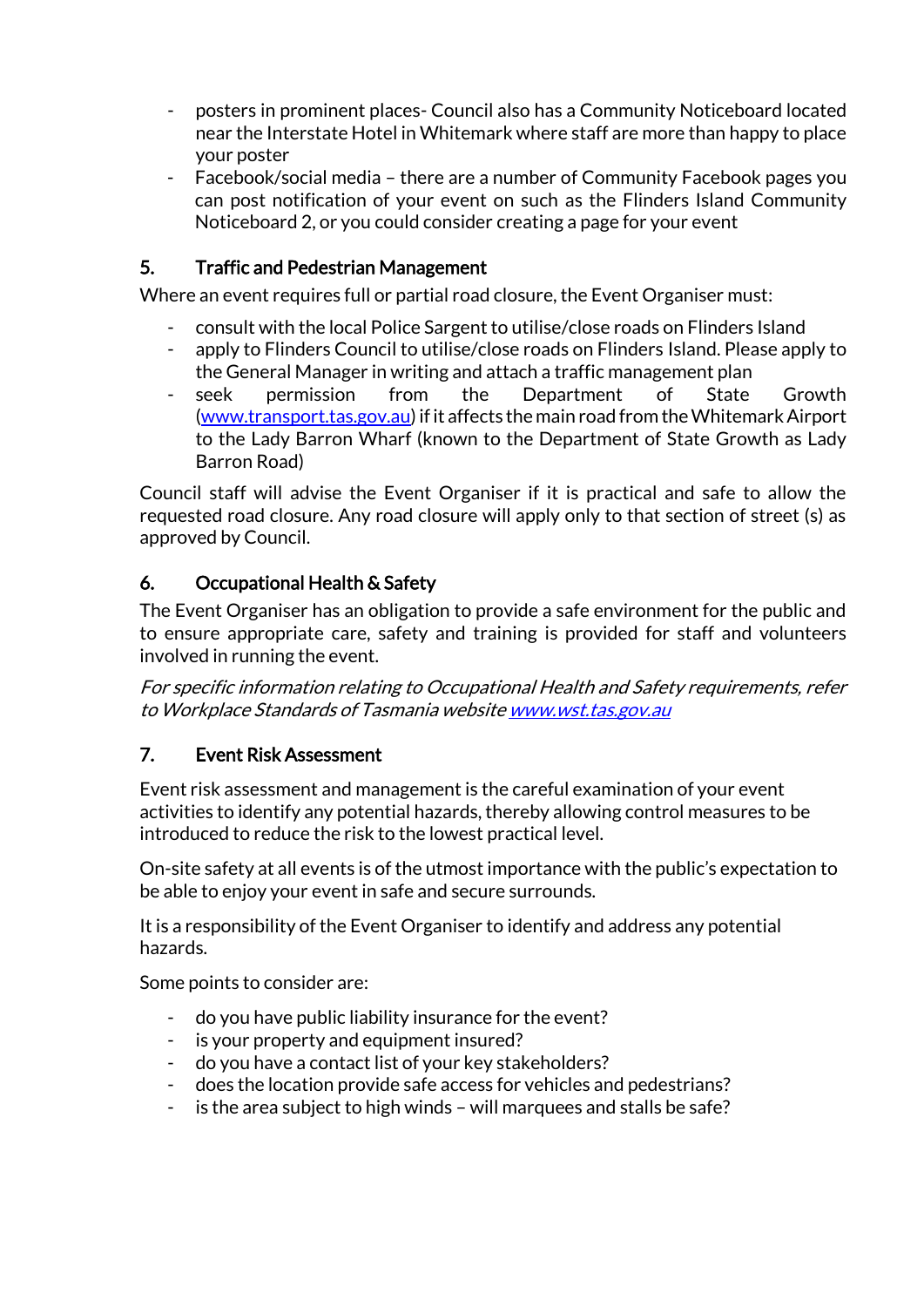## 8. Insurance

It is important that the Event Organiser investigates and obtains the appropriate insurances required for the event. It is important to understand exactly what each insurance covers and what is excluded under each policy.

As a general guide, Public Liability Insurance to the value of \$10 million is the standard requirement for most events, however this may vary according to the size of the event and the risks involved.

There are other general insurances that may need to be obtained in addition to Public Liability Insurance, but it is recommended that Event Organiser's seek professional advice on insurance needs that are specific to their event.

## 9. Emergency Services & First Aid

Regardless of the size of the event, it is necessary to provide a level of first aid. This can range from having a first aid kit available for smaller events, to having a first aid provider on site for larger events, or those deemed as high risk.

It is important to keep an emergency access route clear at all times during the event to allow access for ambulance/fire truck etc. if an emergency arises.

## 10. Noise Control

Events can create noise levels much higher than normal day-to-day noise and it is important when planning an event to consider the effect of noise on neighbouring residents and businesses.

If your event is within a residential area, amplified music and other noise that can be heard from inside a residence will need to cease at 11pm on a Friday and Saturday, and at 10pm Sunday to Thursday. Noise may not commence before 9am on Saturday, 10am Sunday or before 7am on weekdays.

## 11. Police & Security

Flinders Police Station should be consulted when planning events and kept up-to-date during the final phase of the event planning and management process. Information to provide to police includes things such as:

- date and time of event
- type of event being held
- if alcohol will be available
- expected number of attendees
- road closures

For most events, police security will not be necessary. Security may be conducted by the Event Organiser or engaged personnel.

## 12. Food & Alcohol

If you are selling food or selling/supplying alcohol at your event, you need to ensure that relevant permits have been issued by Council for the event. The Event Organiser must: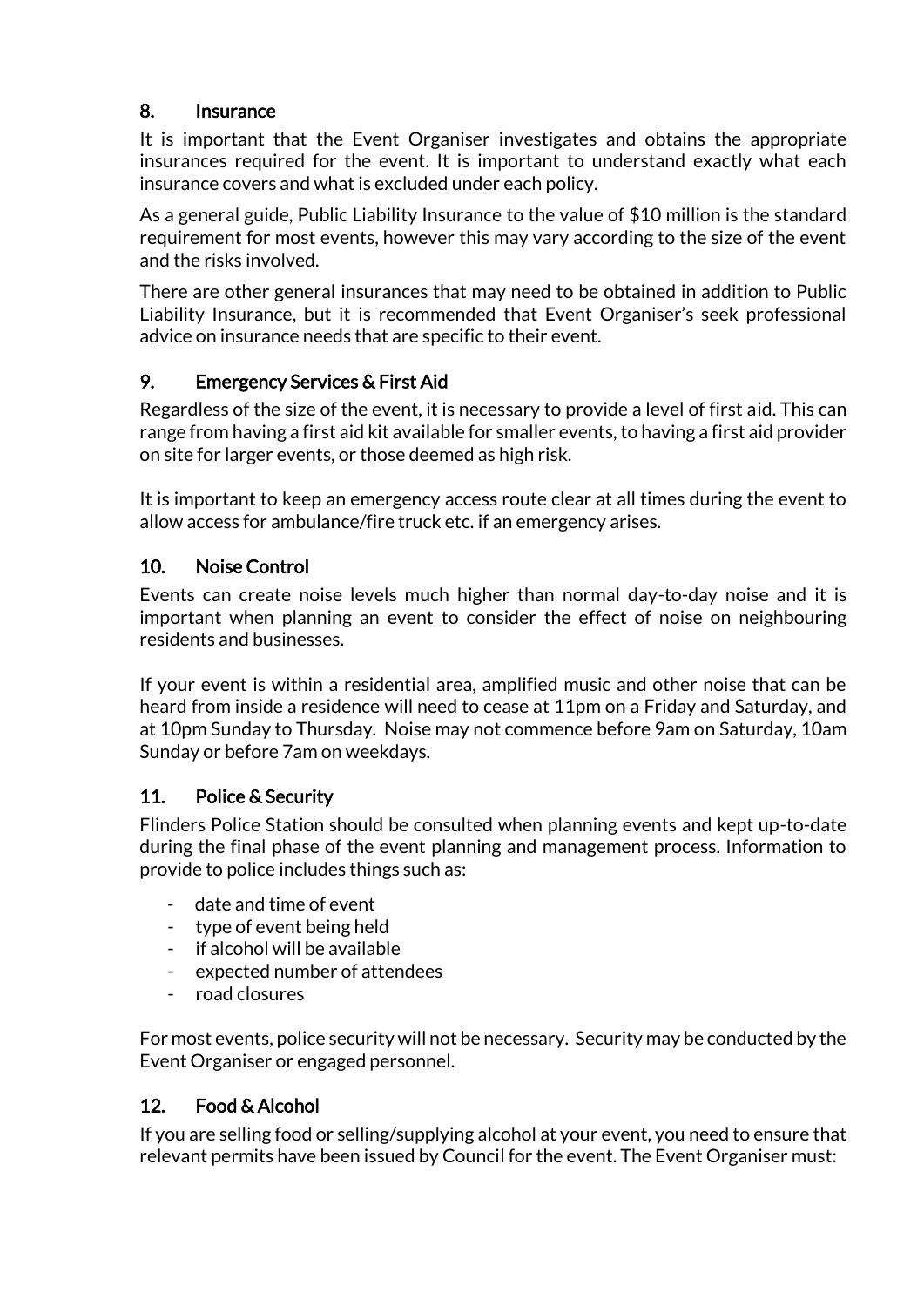- Submit an application to Council for a Temporary Food Permit (maximum duration of 10 days) or an Annual Food License. For information or queries contact Council's Environmental Health Officer on 6359 5001.
- Provide access to water for hand washing, cleaning and suitable for drinking.
- Provide sufficient rubbish bins for the event.
- Hold a liquor license for the event, issued by the State Government, if selling or supplying alcohol. Please contact the Commissioner for Licensing, Hobart on (03) 6166 4040 or email [licensing@treasury.tas.gov.au](mailto:licensing@treasury.tas.gov.au) to obtain a license. A copy of this license needs to be provided to Council.

## 13. Cleaning, Waste Management & Recycling

The Event Organiser is responsible for all cleaning arrangements, both during and after the event. If you require assistance with cleaning after the event, please contact Council and we will be able to advise you of the associated fees to clean the Council facility or hall.

Sufficient rubbish bins are necessary. Please let Council know if you require extra bins at an event being held on Council land or property

Council staff inspect Council land or property sites prior to and after events. For events held on Council land or property, sites **must** be cleaned up and left as found after the event as in the interest of other hirers.

## 14. Toilets

At every event, toilets will need to be provided. Please ensure that toilets are cleaned and monitored by the Event Organisers during the event.

## 15. Temporary Structures

If you intend to erect a tent, marquee, booth or a stage during your event, you will need to contact Flinders Council to find out requirements needed. Under Regulation 38 of the Building Regulations 2004, these temporary structures may be exempt or require a Temporary Occupancy Permit to be issued.

A Building Surveyor needs to determine whether any proposed temporary structure(s) to be used at the public event is/are exempt from requiring a "temporary occupancy permit" under the building legislation. This also includes food tents.

If you are advised by the Building Surveyor that the temporary structure(s) is not/are not exempt from requiring a "Temporary Occupancy Permit" you will need to make application to the General Manager for a "Temporary Occupancy Permit"- application forms can be found at <http://www.flinders.tas.gov.au/certificates-and-licences> .

## 16. Fireworks & Pyrotechnics

If fireworks or pyrotechnics are planned for the event and no license is held, a permit from Workplace Standards Tasmania is required for fireworks purchase, handling and use. Workplace Standards Tasmania assesses pyrotechnic experience and qualifications to operate and conduct fireworks.

Operators need to hold Public Liability Insurance cover of no less than \$10 million. The Operator also needs to supply a copy of their Risk Management Assessment, including a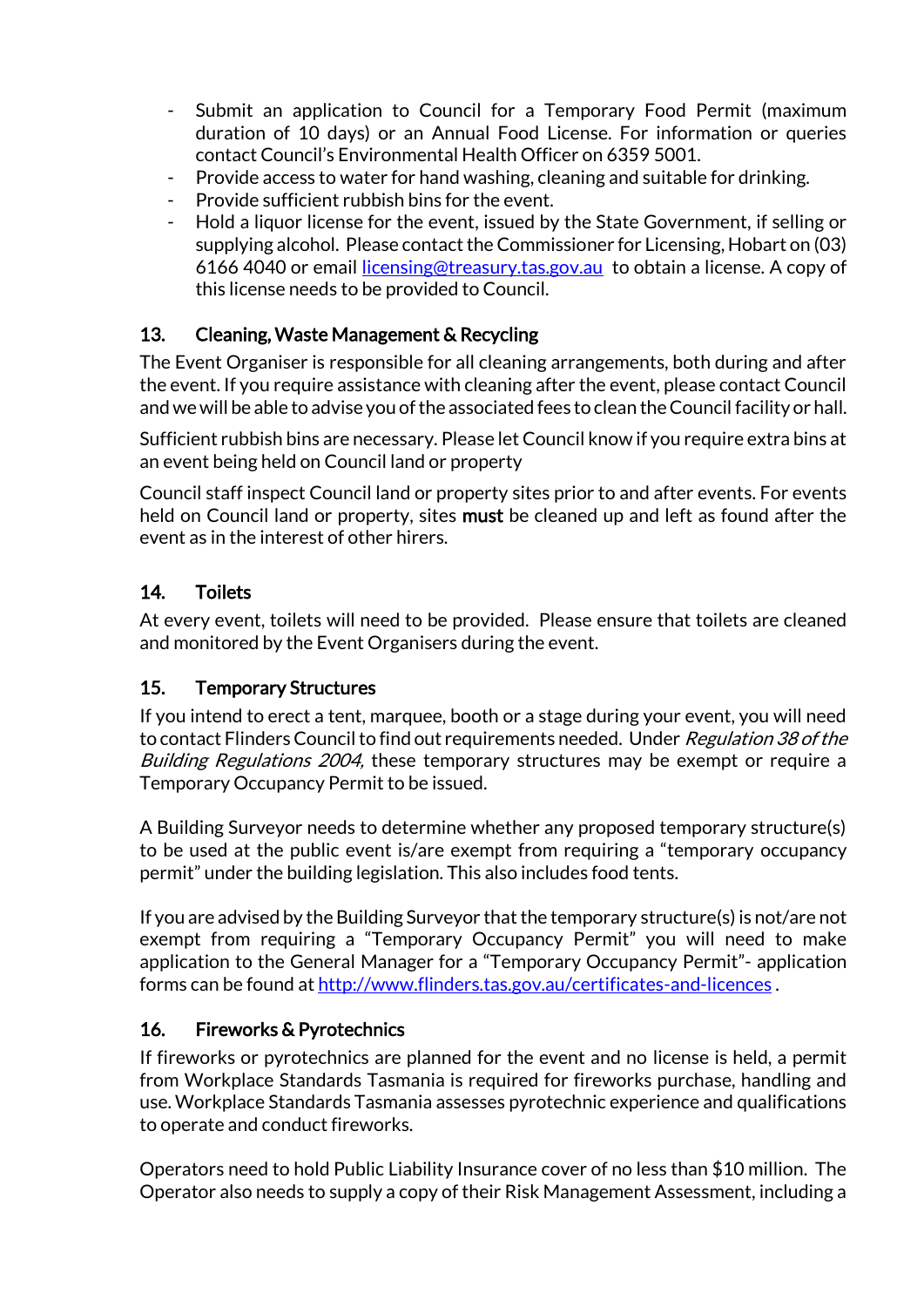plan detailing the proposed display and charges. Written notice needs to be given to all properties within 1,000m of the site no less than 21 days prior to the event.

To apply for a fireworks permit refer to Workplace Standards Tasmania on 1300 366 322 or visi[t www.wst.tas.gov.au](http://www.wst.tas.gov.au/)

## 17. Activities Involving Animals

Where an event includes animals or animal activities (such as pony rides, dog agility etc.) the Event Organiser needs to ensure that their insurance for the event covers such activities.

The Event Organiser needs to ensure that animals at the event are under effective control or contained within an appropriate enclosure and that any animal waste is cleaned up during and after the event. Protecting the Community against risk or injury and damage is paramount while ensuring the animals do not create a nuisance.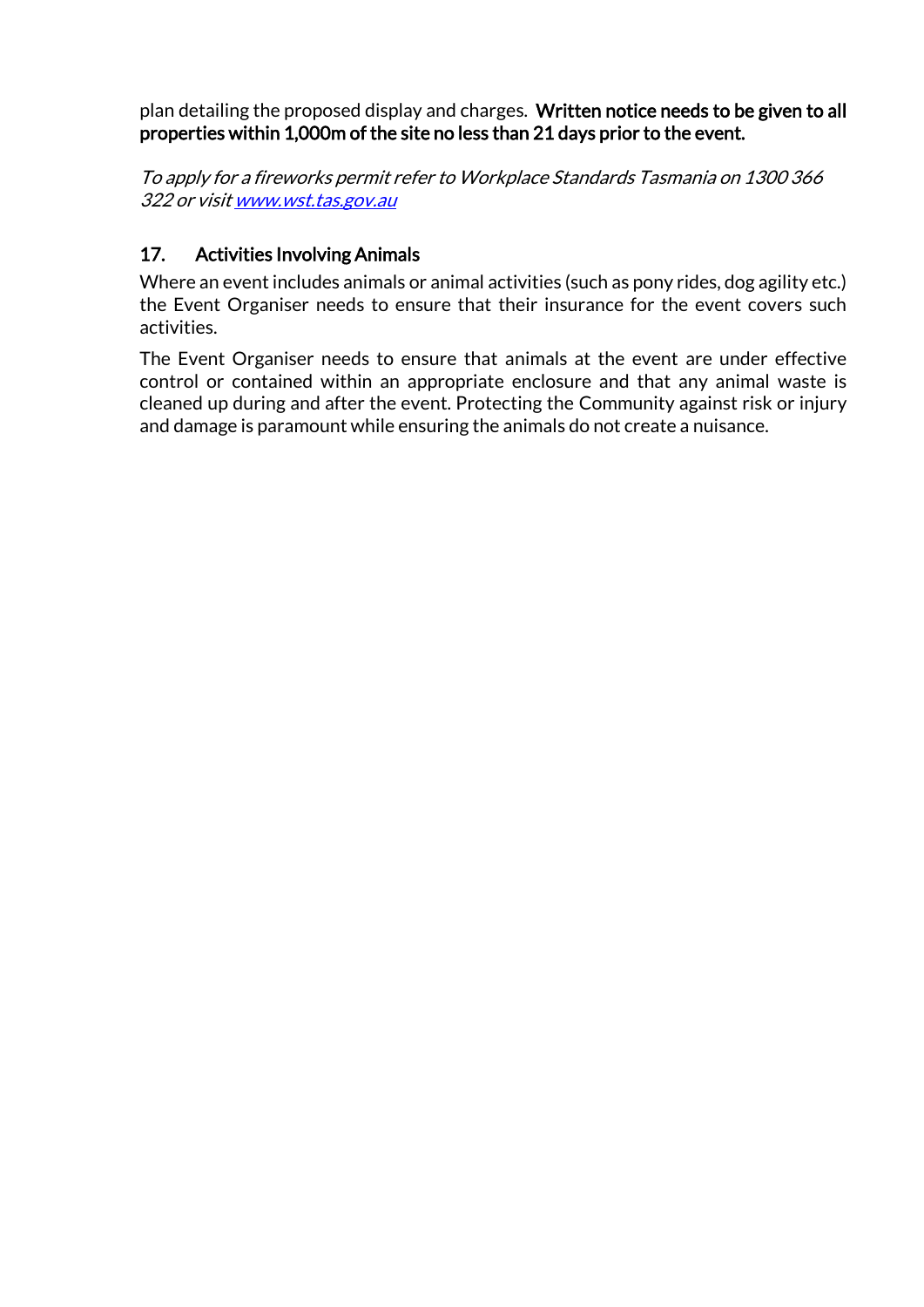## Event Notification Form

This form notifies Flinders Council of your intended event. To ensure we can assess and provide all required support for your event, please submit this form no later than 3 months before the event date, even if some requested details are yet to be confirmed. On lodgement of this form Council will contact your regarding the necessary requirements and fees.

| 1. DETAILS                                                                               |
|------------------------------------------------------------------------------------------|
|                                                                                          |
| Event Organiser's Name: Chame and Chamber and Chamber and Chamber and Chamber and        |
|                                                                                          |
|                                                                                          |
| Event is being held on: council land / private land / public land / indoor / outdoor     |
|                                                                                          |
| If this event is not held on Council Land or Property, please go straight to Question 10 |
|                                                                                          |
|                                                                                          |
|                                                                                          |
|                                                                                          |
|                                                                                          |
| <u> 1989 - Johann Stoff, amerikansk politiker (d. 1989)</u><br>CONTACT INFORMATION<br>2. |
|                                                                                          |
|                                                                                          |
|                                                                                          |

Other contact, should above not be available: \_\_\_\_\_\_\_\_\_\_\_\_\_\_\_\_\_\_\_\_\_\_\_\_\_\_\_\_\_\_\_\_\_\_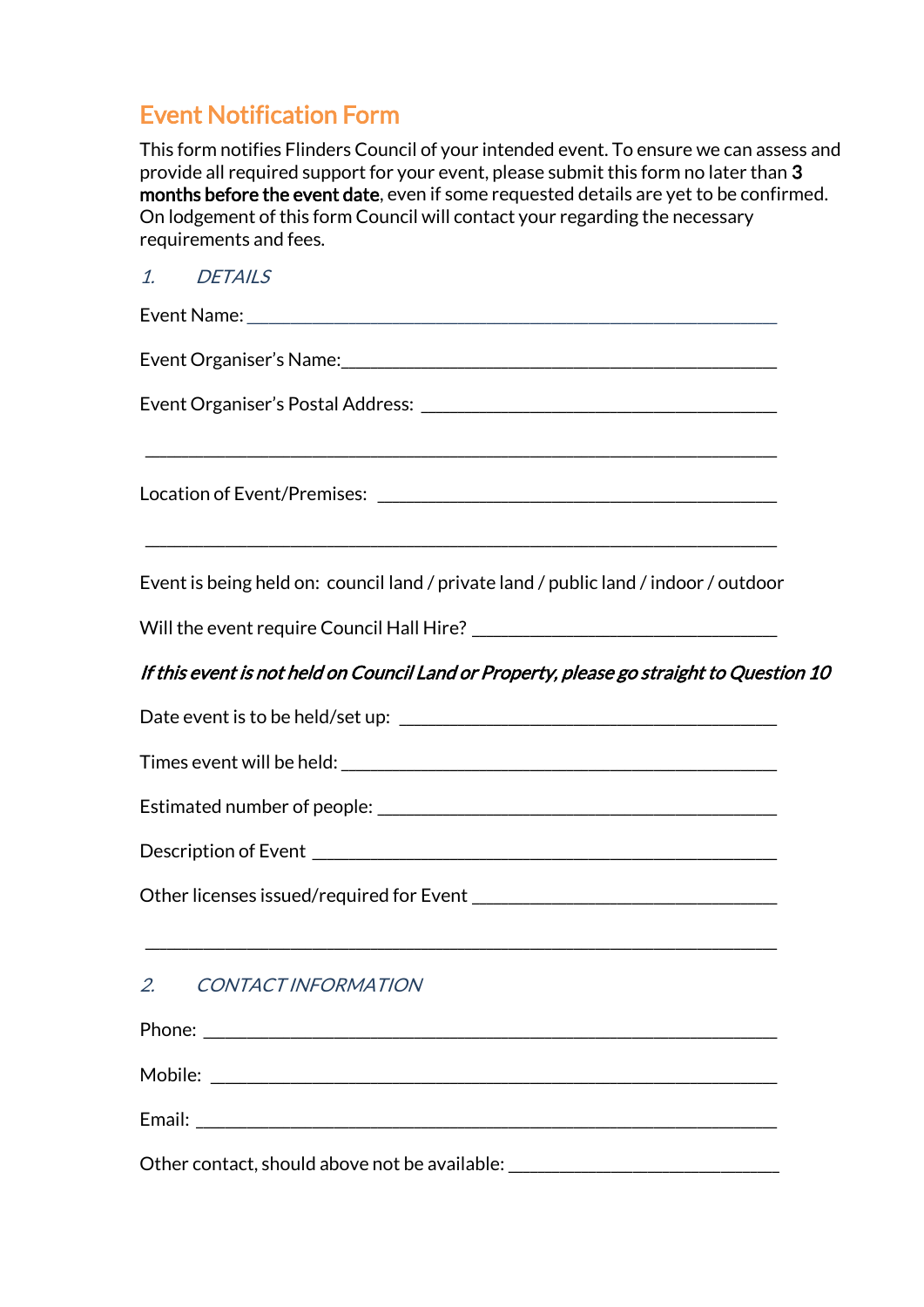## 3. PUBLIC LIABILITY INSURANCE

Amount of Cover:\_\_\_\_\_\_\_\_\_\_\_\_\_\_\_\_\_\_\_\_\_\_\_\_\_\_\_\_ (Minimum \$10m required)

Certificate of Currency Copy Supplied:  $\Box$ 

- Jumping Castles Should a jumping castle be on-site at your event, Council will require a copy of the relevant insurance policy which covers this structure.
- Pony Rides/Animal activities Should pony rides or any activities involving animals be at your event, Council will require a copy of the relevant insurance policy which covers this.
- THIS APPLICATION WILL NOT BE PROCESSED UNTIL A COPY OF THE RELEVANT INSURANCE POLICIES ARE PROVIDED
	- 4. SITE PLAN

Site Plan Supplied?

### 5. RISK ASSESSMENT PLAN

Risk Assessment Plan Supplied? (A Risk Assessment Template is attached for your information)

## 6. ROAD USE & CLOSURES

Road closure permit from DoSG attached? Request to Council attached? The state of the state of  $\Box$ 7. EMERGENCY SERVICES Emergency Access Route identified on site plan

Police Notified of event?

First Aid Personnel engaged to attend?

## 8. FOOD STALLS & LIQUOR

- Temporary Food License Application(s) lodged?
- Will alcohol be sold or supplied at the event?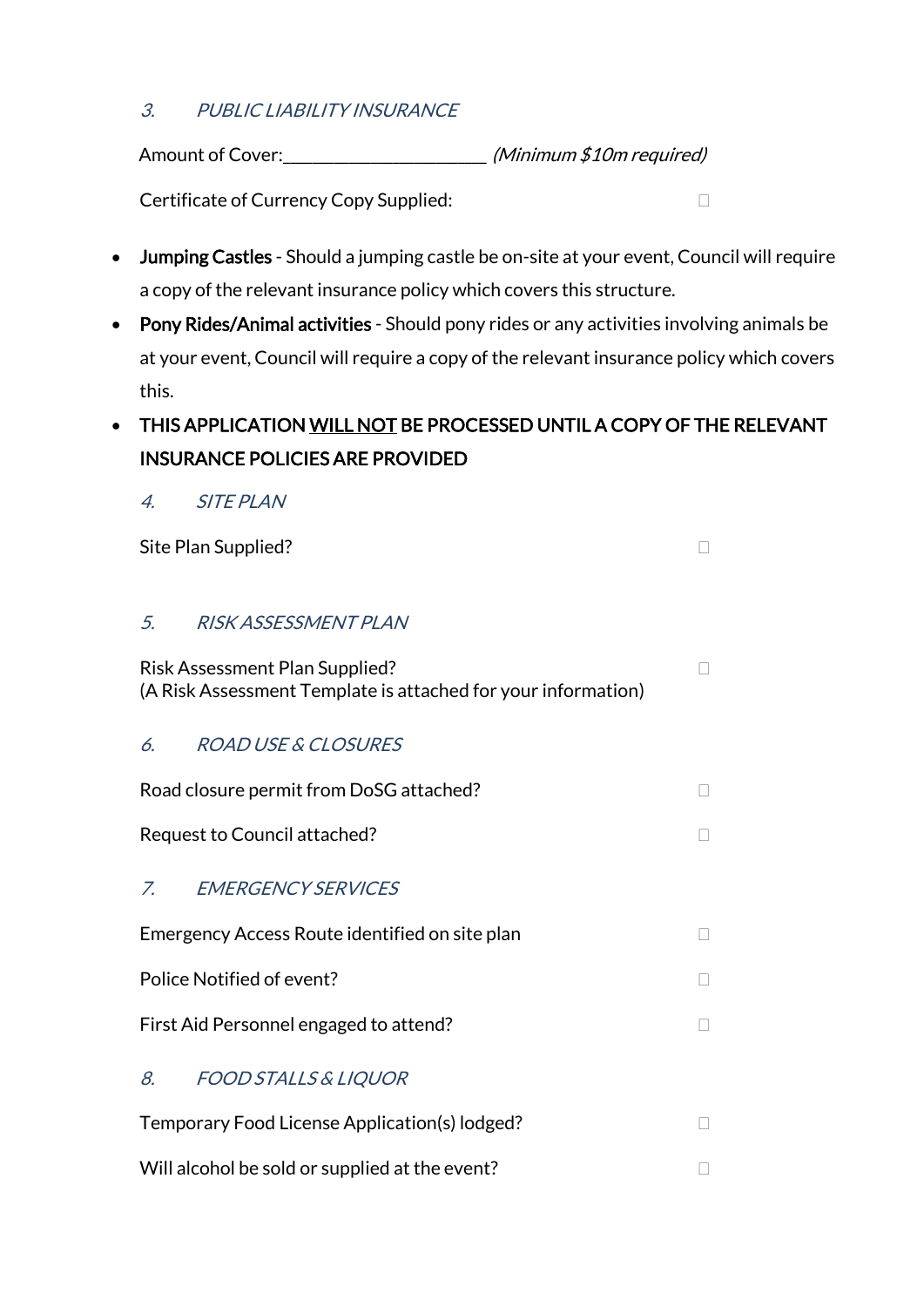|    | If yes, is Liquor License attached:           |  |  |  |  |
|----|-----------------------------------------------|--|--|--|--|
|    | If no, will alcohol be consumed at the event? |  |  |  |  |
| 9. | <b>TOILETS</b>                                |  |  |  |  |
|    | Portable Toilets Hired (by Event Organiser):  |  |  |  |  |
|    | Number of toilets (including those on site):  |  |  |  |  |

## 10. REQUIREMENTS FOR COUNCIL ASSISISTANCE

Do you require any assistance from Council? i.e.: rubbish bins, grass mowed etc.?

| Grass mowed                                     |  |  |  |  |  |  |
|-------------------------------------------------|--|--|--|--|--|--|
| Additional rubbish bins - quantity _____        |  |  |  |  |  |  |
| Portable toilet hire                            |  |  |  |  |  |  |
| Anything else? Please list your requests below: |  |  |  |  |  |  |
|                                                 |  |  |  |  |  |  |
|                                                 |  |  |  |  |  |  |
|                                                 |  |  |  |  |  |  |
|                                                 |  |  |  |  |  |  |
| 11.<br>SIGNED ACKNOWLEDGEMENT                   |  |  |  |  |  |  |
| Signature of Event Organiser                    |  |  |  |  |  |  |

Name (Printed) \_\_\_\_\_\_\_\_\_\_\_\_\_\_\_\_\_\_\_\_\_\_\_\_\_\_\_\_\_\_\_\_\_\_\_\_\_\_\_\_\_\_\_\_\_\_\_\_\_\_\_\_\_\_\_\_\_\_\_\_\_\_\_\_\_\_\_\_\_\_

Please return this completed form to:

Flinders Council 4 Davies Street, Whitemark TAS 7255 Or email: [office@flinders.tas.gov.au](mailto:office@flinders.tas.gov.au) 

Flinders Council is committed to upholding the right to privacy of all individuals who have dealings with Council. Unless required by law or by a Court or Tribunal, the Council will take the necessary steps to ensure that the personal information that members of the public share with us remains confidential. How we use this information is explained in our Privacy Policy which is available a[t www.flinders.tas.gov.au](http://www.flinders.tas.gov.au/) or at Flinders Council's Front Office.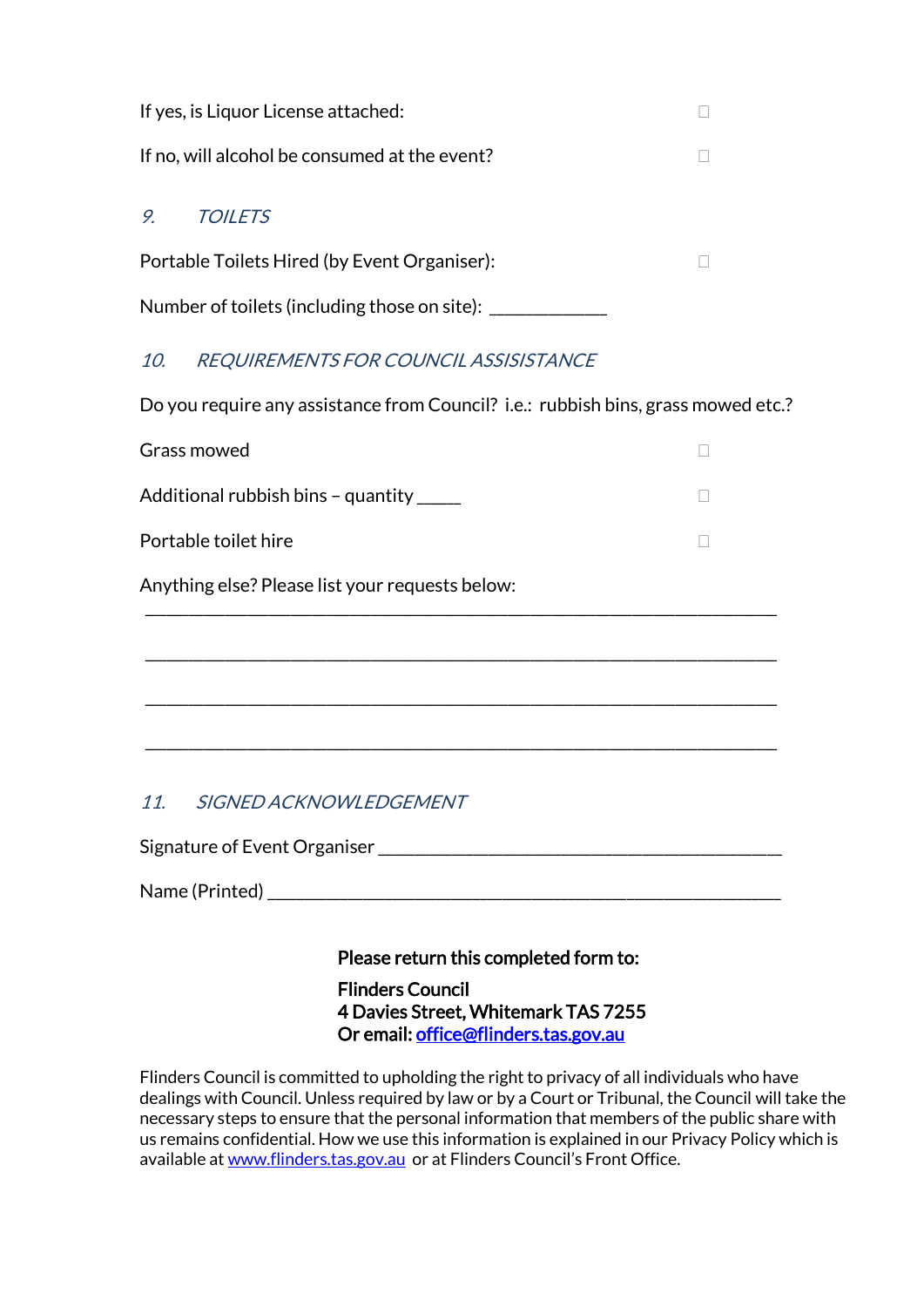## Register of Stall Holders/Businesses Selling Food at the Event

| <b>Food Stall/Business</b><br>Name | <b>Address of Stallholder/Food Business</b> | <b>Contact Details of Stallholder/Food</b><br><b>Business</b> | Types of food to be sold |
|------------------------------------|---------------------------------------------|---------------------------------------------------------------|--------------------------|
|                                    |                                             | Ph:                                                           |                          |
|                                    |                                             | Email:                                                        |                          |
|                                    |                                             |                                                               |                          |
|                                    |                                             | Ph:                                                           |                          |
|                                    |                                             | Email:                                                        |                          |
|                                    |                                             |                                                               |                          |
|                                    |                                             | Ph:                                                           |                          |
|                                    |                                             | Email:                                                        |                          |
|                                    |                                             |                                                               |                          |
|                                    |                                             | Ph:                                                           |                          |
|                                    |                                             | Email:                                                        |                          |
|                                    |                                             | Ph:                                                           |                          |
|                                    |                                             | Email:                                                        |                          |
|                                    |                                             |                                                               |                          |
|                                    |                                             | Ph:                                                           |                          |
|                                    |                                             | Email:                                                        |                          |
|                                    |                                             | Ph:                                                           |                          |
|                                    |                                             |                                                               |                          |
|                                    |                                             | Email:                                                        |                          |
|                                    |                                             | Ph:                                                           |                          |
|                                    |                                             | Email:                                                        |                          |
|                                    |                                             | Ph:                                                           |                          |
|                                    |                                             | Email:                                                        |                          |
|                                    |                                             |                                                               |                          |
|                                    |                                             | Ph:                                                           |                          |
|                                    |                                             | Email:                                                        |                          |
|                                    |                                             |                                                               |                          |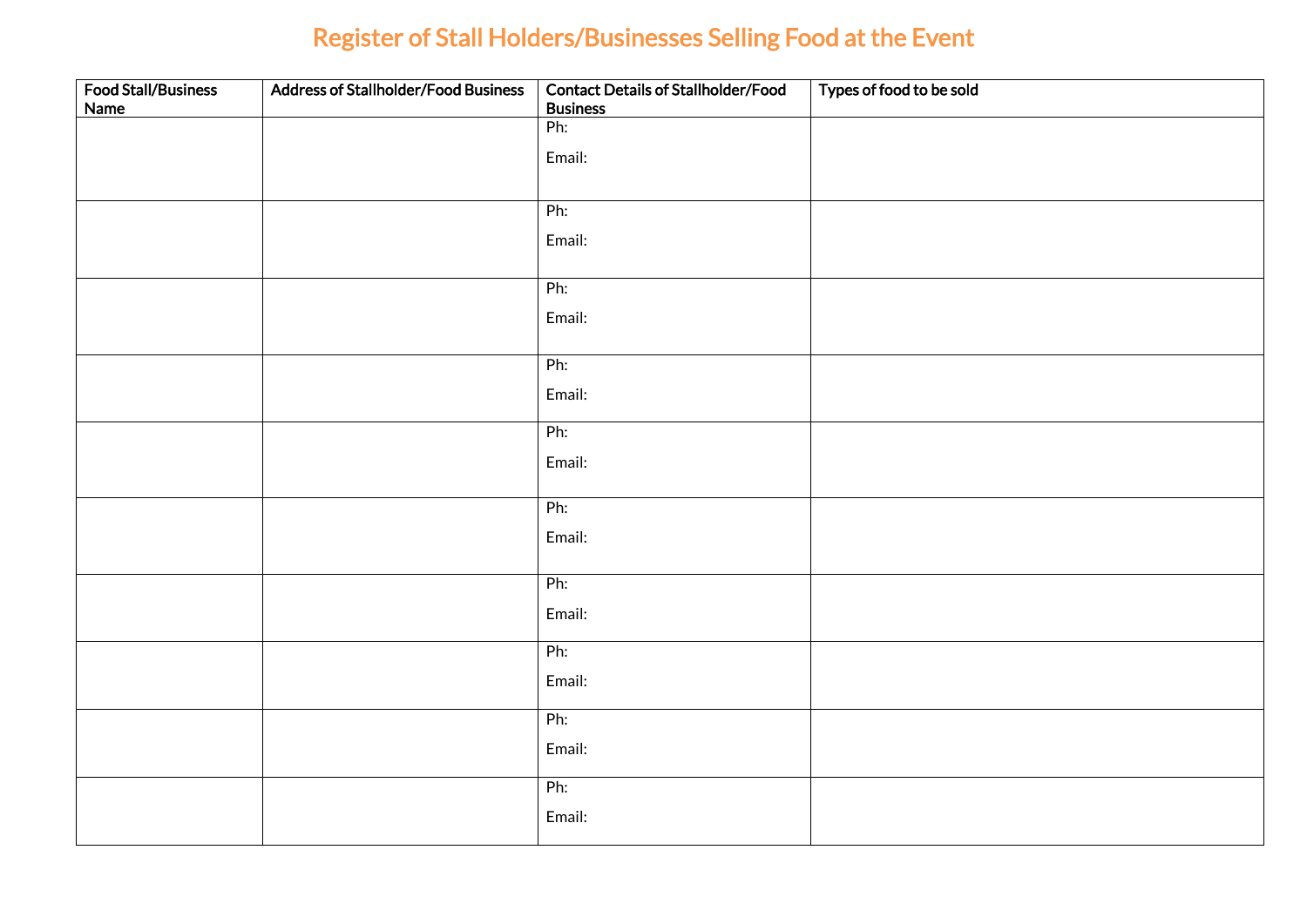

## Event Risk Assessment Form

| Name of Event                                        | John Smith<br><b>Event Date:</b><br>27<br>02<br>2015 |                    |                    |                                                                     |                           |                                                         |
|------------------------------------------------------|------------------------------------------------------|--------------------|--------------------|---------------------------------------------------------------------|---------------------------|---------------------------------------------------------|
| Organiser:<br>Name of Event:                         | <b>Flinders Island Triathlon Event</b>               |                    |                    |                                                                     |                           |                                                         |
| <b>Risk/Hazard details</b><br>(There is a risk that) | <b>Likelihood</b>                                    | <b>Consequence</b> | <b>Risk Rating</b> | Controls to put in<br>place                                         | <b>Person Responsible</b> | <b>Timeframe for</b><br><b>Completion</b>               |
| Slip on wet surface                                  |                                                      | 3                  | <b>High</b>        | Put up warning signs<br>at areas around<br>swimming area            | <b>Events Coordinator</b> | Have signage ready for<br>day of event 27/02/2015       |
| Sunburn                                              | EXAMPLE                                              | 3                  | <b>High</b>        | Free sun lotion<br>available to<br>spectators and to<br>contestants | <b>Events Coordinator</b> | Lotion to be made<br>available on the day<br>27/02/2015 |
|                                                      |                                                      |                    |                    |                                                                     |                           |                                                         |
|                                                      |                                                      |                    |                    |                                                                     |                           |                                                         |
|                                                      |                                                      |                    |                    |                                                                     |                           |                                                         |
|                                                      |                                                      |                    |                    |                                                                     |                           |                                                         |
|                                                      |                                                      |                    |                    |                                                                     |                           |                                                         |
|                                                      |                                                      |                    |                    |                                                                     |                           |                                                         |
|                                                      |                                                      |                    |                    |                                                                     |                           |                                                         |
|                                                      |                                                      |                    |                    |                                                                     |                           |                                                         |
|                                                      |                                                      |                    |                    |                                                                     |                           |                                                         |
|                                                      |                                                      |                    |                    |                                                                     |                           |                                                         |

| Likelihood                                     | Consequence                                   | Risk Rating                                                                          |  |  |
|------------------------------------------------|-----------------------------------------------|--------------------------------------------------------------------------------------|--|--|
| $A =$ Almost certain: expected to occur        | $1 =$ Insignificant: no injuries, no loss     | $E =$ Extreme: do not proceed until the risk has been reduced to an acceptable level |  |  |
| $B =$ Likely: will probably occur              | $2 =$ Minor: first aid, medium loss           | $H = High$ : review and reduce risk where possible                                   |  |  |
| $C = \text{Possible: might occur at sometime}$ | $3$ = Moderate: treatment required, high loss | $M =$ Medium: regular monitoring of the issues is required                           |  |  |
| $D =$ Unlikely: not likely to occur            | $4 =$ Major: extensive injuries, major loss   | $L = Low$ : proceed with appropriate caution                                         |  |  |
| $E =$ Rare: exceptional circumstances          | $5 =$ Catastrophic: death, huge loss          |                                                                                      |  |  |

|            | Consequence |  |  |  |  |  |
|------------|-------------|--|--|--|--|--|
| Likelihood |             |  |  |  |  |  |
|            |             |  |  |  |  |  |
|            |             |  |  |  |  |  |
|            |             |  |  |  |  |  |
|            |             |  |  |  |  |  |
|            |             |  |  |  |  |  |